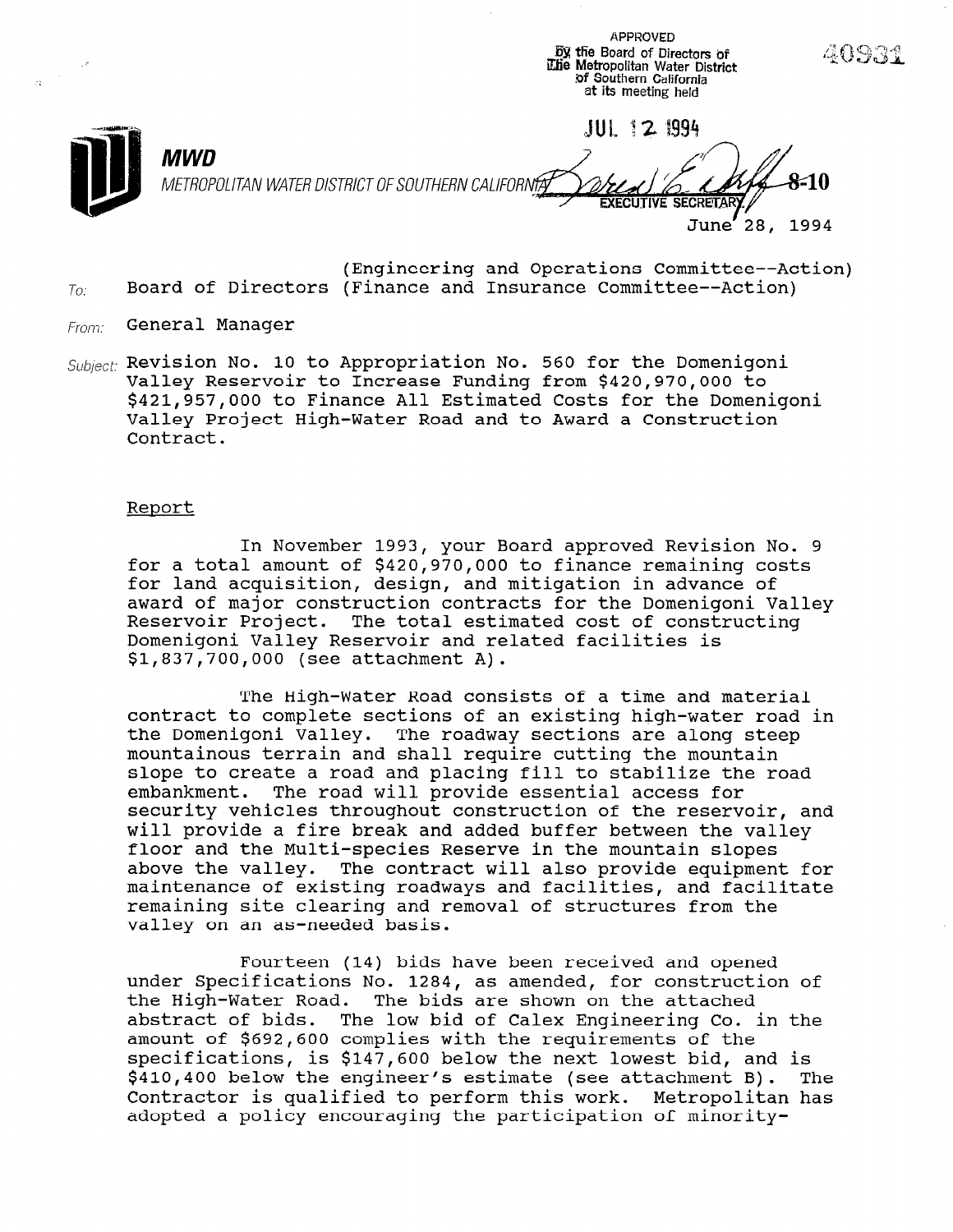Board of Directors -2- June 28, 1994

owned and women-owned business enterprises, but the policy has been determined not to be applicable due to lack of subcontractor participation opportunities.

A \$987,000 increase in Appropriation No. 560 is required to finance all remaining costs of the High-Water Road. The total estimated cost of the High-Water Road is \$987,000 (see attachment C).

All California Environmental Quality Act (CEQA) requirements have been satisfied for the proposed action. In October 1991, your Board certified the Final Environmental Report for the Domenigoni Valley Reservoir Project (Eastside Reservoir Project). This action satisfied the provisions of CEQA in regard to this matter and no further environmental documentation or reviews are necessary for your Board to take action on the request.

#### Board Committee Assiqnments

This letter is referred for action to:

The Engineering and Operations Committee because of its jurisdiction over the initiation, scheduling, contracting, and performance of construction programs pursuant to Administrative Code Section 2431(b); and

The Finance and Insurance Committee because of its jurisdiction over appropriations pursuant to Administrative Code Section 2441(d).

Recommendations

## ENGINEERING AND OPERATIONS COMMITTEE FOR ACTION.

It is recommended that a contract in the amount of \$692,600 be awarded to Calex Engineering Co. for construction of the High-Water Road and that, conditioned upon execution of of the nigh-water koad and that, conditioned upon execution the Contract, all Other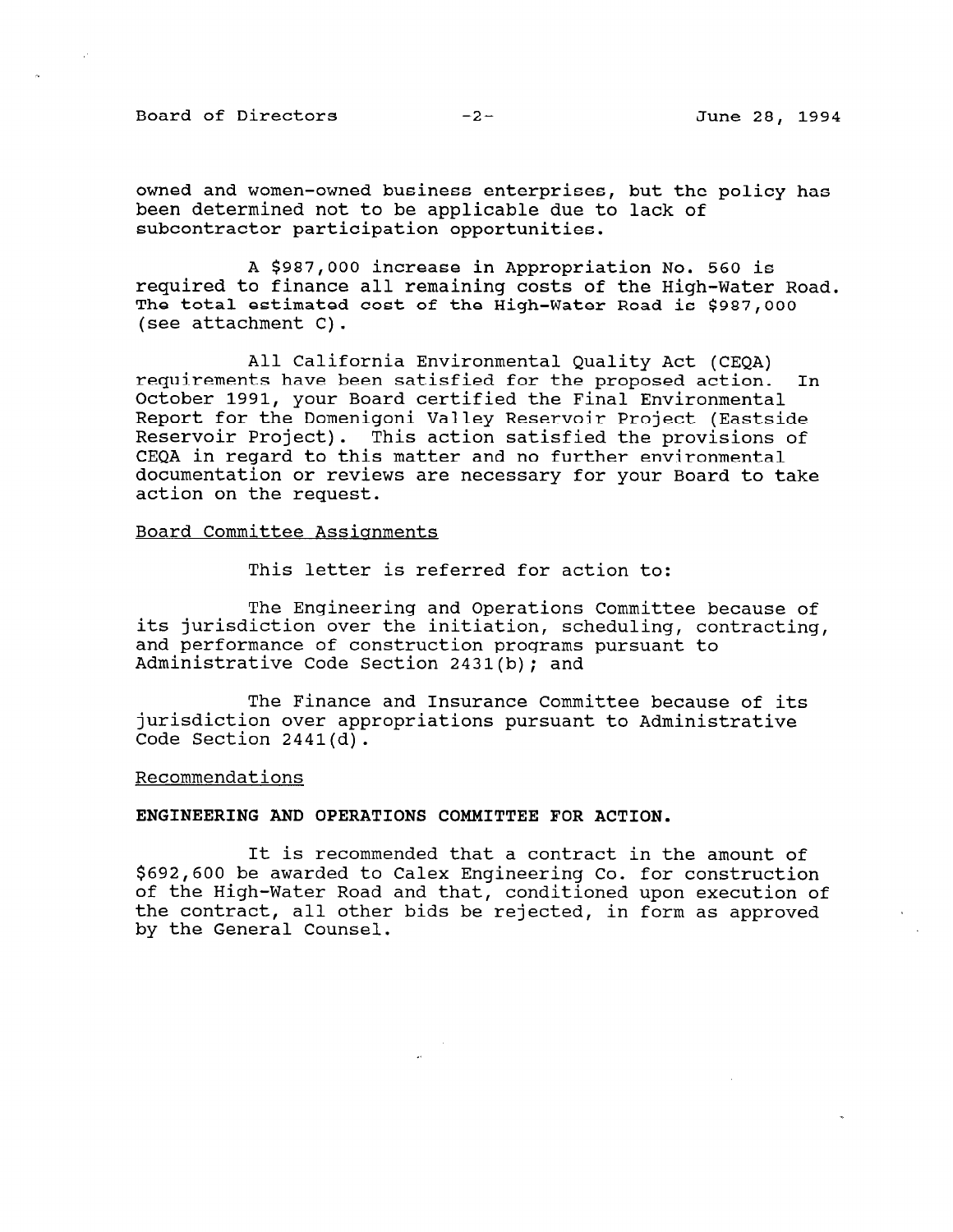Board of Directors -3- June 24, 1994

#### FINANCE AND INSURANCE COMMITTEE FOR ACTION.

It is recommended that your Board authorize an increase of \$987,000 in Appropriation No. 560 from the 1992 Revenue Bond Construction fund, to a total of \$421,957,000, for construction of the High-Water Road.

> John R. Wodraska General Manager

any By

Gary M. Snyder Chief Engineer

Concur:

John R. Wodraska Geberal Manager

DGM/HJG/nkh T:\DVRP\BOD\940609A.DOC Attachments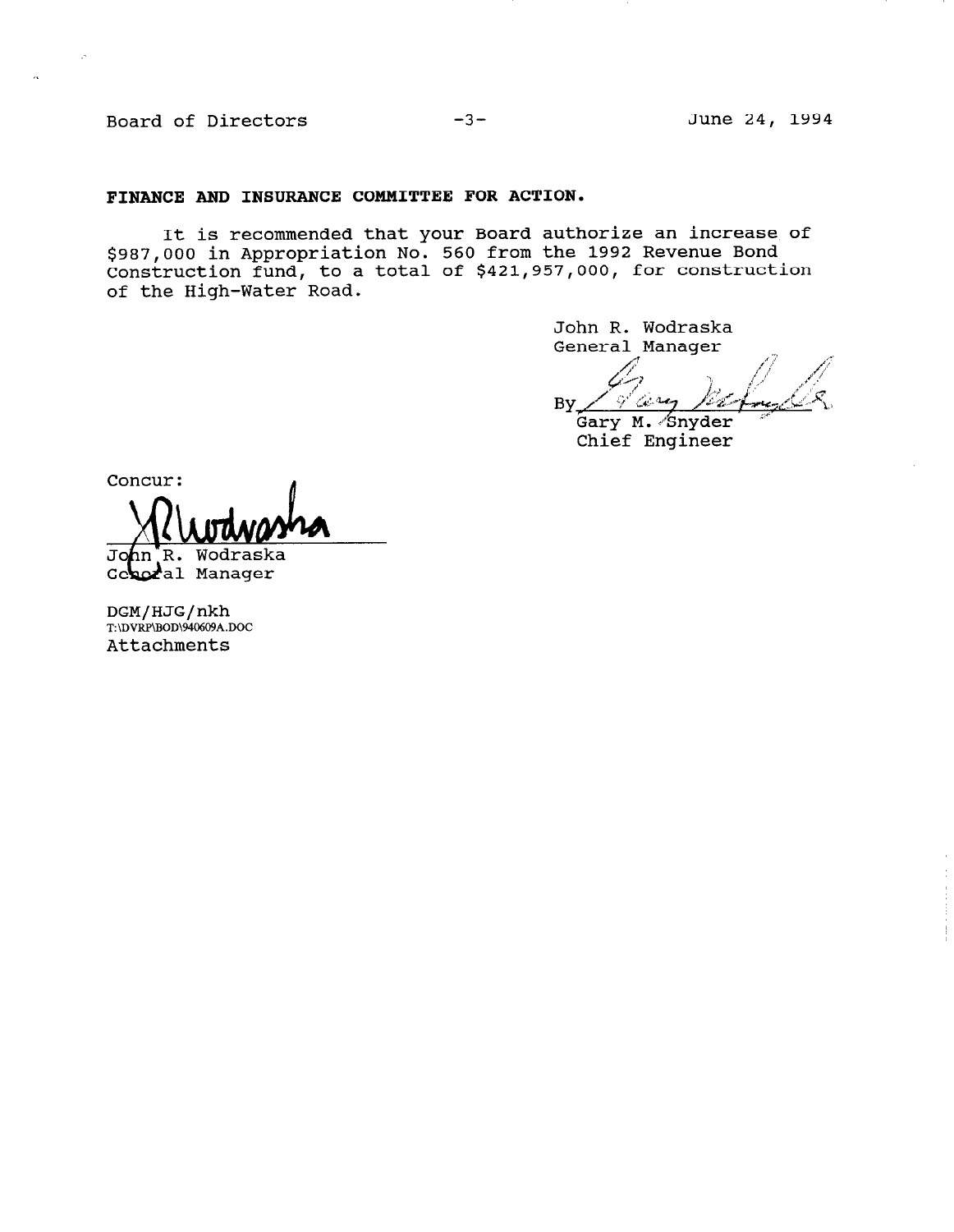# Attachment A

40931

 $101, 750, 70$ 

\_\_\_\_\_\_\_\_\_\_\_\_\_\_\_\_\_

# FISCAL STATEMENT Domenigoni Valley Reservoir and Related Facilities (Program No. 5-5600-11)

#### Project Summary:

 $\sim$   $\sim$ 

 $\bar{\alpha}$ 

|                                                                                                                                      | Total Project                                                                                                                                                                                                                                         |                                                                                                               | Pre-Construction                                                                                                                    |  |  |
|--------------------------------------------------------------------------------------------------------------------------------------|-------------------------------------------------------------------------------------------------------------------------------------------------------------------------------------------------------------------------------------------------------|---------------------------------------------------------------------------------------------------------------|-------------------------------------------------------------------------------------------------------------------------------------|--|--|
|                                                                                                                                      | Project<br>Budget                                                                                                                                                                                                                                     | Project<br>Forecast                                                                                           | Total<br>Appropriation                                                                                                              |  |  |
| Planning<br>Land<br>Mitigation<br>Design<br>Construction<br>Recreation<br>Contingency                                                | 15,000,000<br>208,000,000<br>61,000,000<br>105,000,000<br>1,229,700,000<br>33,000,000<br>186,000,000                                                                                                                                                  | 15,000,000<br>238,000,000<br>61,000,000<br>105,000,000<br>1,229,700,000<br>33,000,000<br>156,000,000          | 15,000,000<br>238,000,000<br>49,000,000<br>105,000,000                                                                              |  |  |
|                                                                                                                                      | $TOTAL$ \$1,837,700,000                                                                                                                                                                                                                               | \$1,837,700,000                                                                                               | \$407,000,000                                                                                                                       |  |  |
| Total Appropriation Incl.<br>Project Field Office,<br>San Diego Canal Construction,<br>and High-Water Road<br>Appropriation Summary: |                                                                                                                                                                                                                                                       |                                                                                                               | 421,957,000                                                                                                                         |  |  |
|                                                                                                                                      |                                                                                                                                                                                                                                                       | <u>Rev. No. 9</u>                                                                                             | <u>Rev. No. 10</u>                                                                                                                  |  |  |
| Construction                                                                                                                         | Labor and Additives<br>District Furnished Equipment<br>Incidental Expenses<br>Professional Services<br>Right of Way Acquisition<br>Operating Equipment<br>Administrative Overhead<br>والموالا والمستواط والمستور والمالي والمستور والمستحدث والمستحدث | \$14,275,276<br>2,805,000<br>126,400,000<br>244,000,000<br>13,905,000<br>6,994,966<br>11,105,036<br>1.000.700 | \$14,393,576<br>202,000<br>202,000<br>2,826,000<br>125,901,842<br>244,000,000<br>13,905,000<br>7,060,266<br>12,218,056<br>1.150.000 |  |  |

 $17.2927$ 

## Estimated Funds Required:

CONSTRUCTON CONCINGUNG,<br>MOMAT

| Initial         | \$8,300,000     |
|-----------------|-----------------|
| Revision No. 1  | 5,000,000       |
| Revision No. 2  | 45,000,000      |
| Revision No. 3  | 20,000,000      |
| Revision No. 4  | 15,600,000      |
| Revision No. 5  | 12,000,000      |
| Revision No. 6  | 189,100,000     |
| Revision No. 7  | 12,300,000      |
| Revision No. 8  | 112,000,000     |
| Revision No. 9  | 1,670,000       |
| Revision No. 10 | 987,000         |
| Additional      | 1,415,743,000   |
| TOTAL.          | \$1,837,700,000 |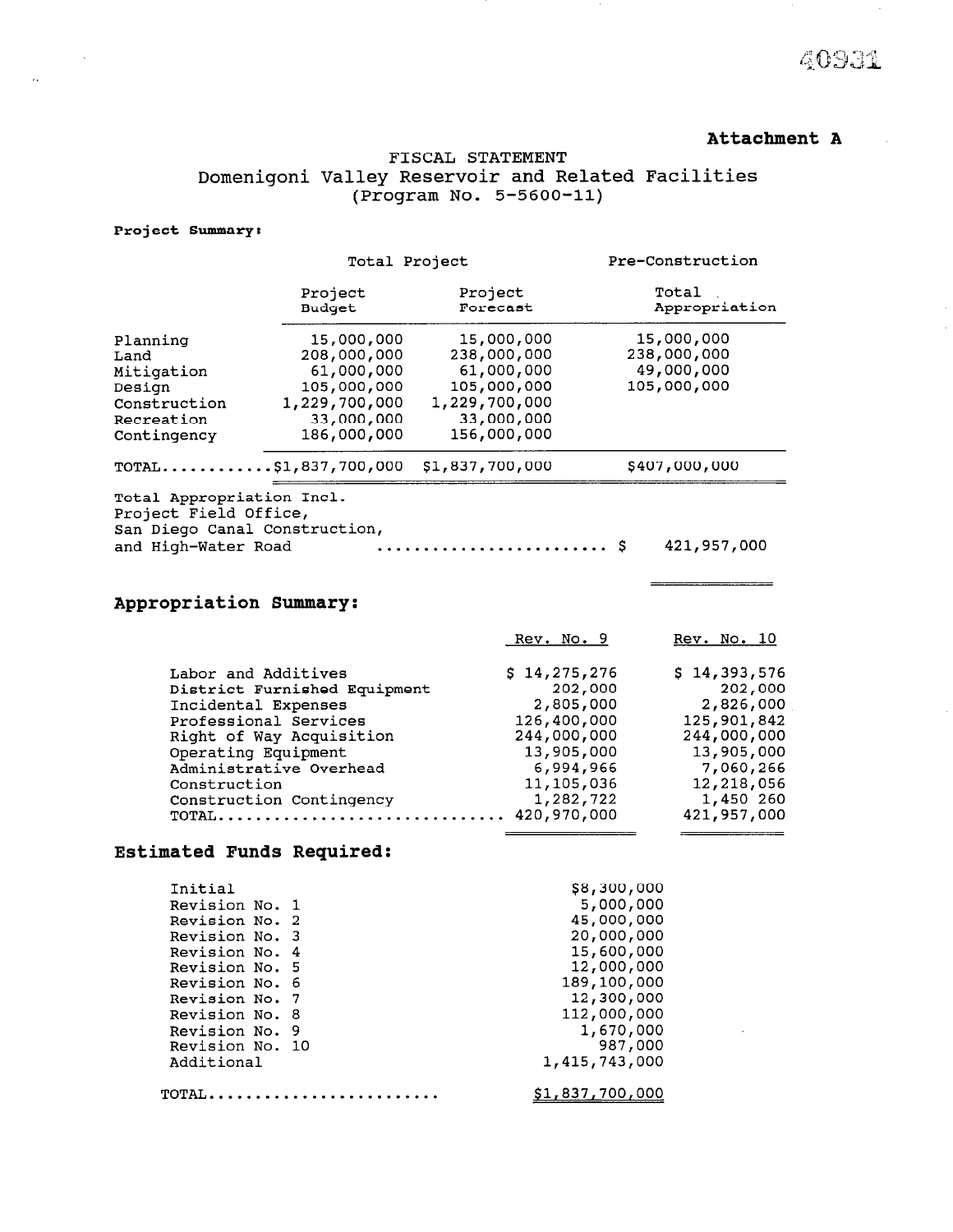$\triangle$   $\Omega$ 

Fiscal Statement (Program No. S-5600-11)  $-2-$ 

Attachment A

 $\sim$ 

#### Source of Funds:

1992 Revenue Bond Construction Fund

Class One:

 $\sim 10$ 

 $\mathbf{a}$  $\mathbb{R}^2$ 

> Projects directly related to delivery of water.

#### Projected Expenditures of Funds:

|  | Through Fiscal Year 1992/93 | 251,800,000 |
|--|-----------------------------|-------------|
|  | Fiscal Year 1993/94         | 112,100,000 |
|  | Fiscal Year 1994/95         | 88,900,000  |
|  | Fiscal Year 1995/96         | 360,800,000 |
|  | Fiscal Year 1996/97         | 315,500,000 |
|  | Fiscal Year 1997/98         | 312,500,000 |
|  | Fiscal Year 1998/99         | 321,300,000 |
|  | Fiscal Year 1999/2000       | 63,700,000  |
|  | Fiscal Year 2000/01         | 5,900,000   |
|  | Fiscal Year 2001/02         | 5,200,000   |
|  |                             |             |

TOTAL.............\$1,837,700,000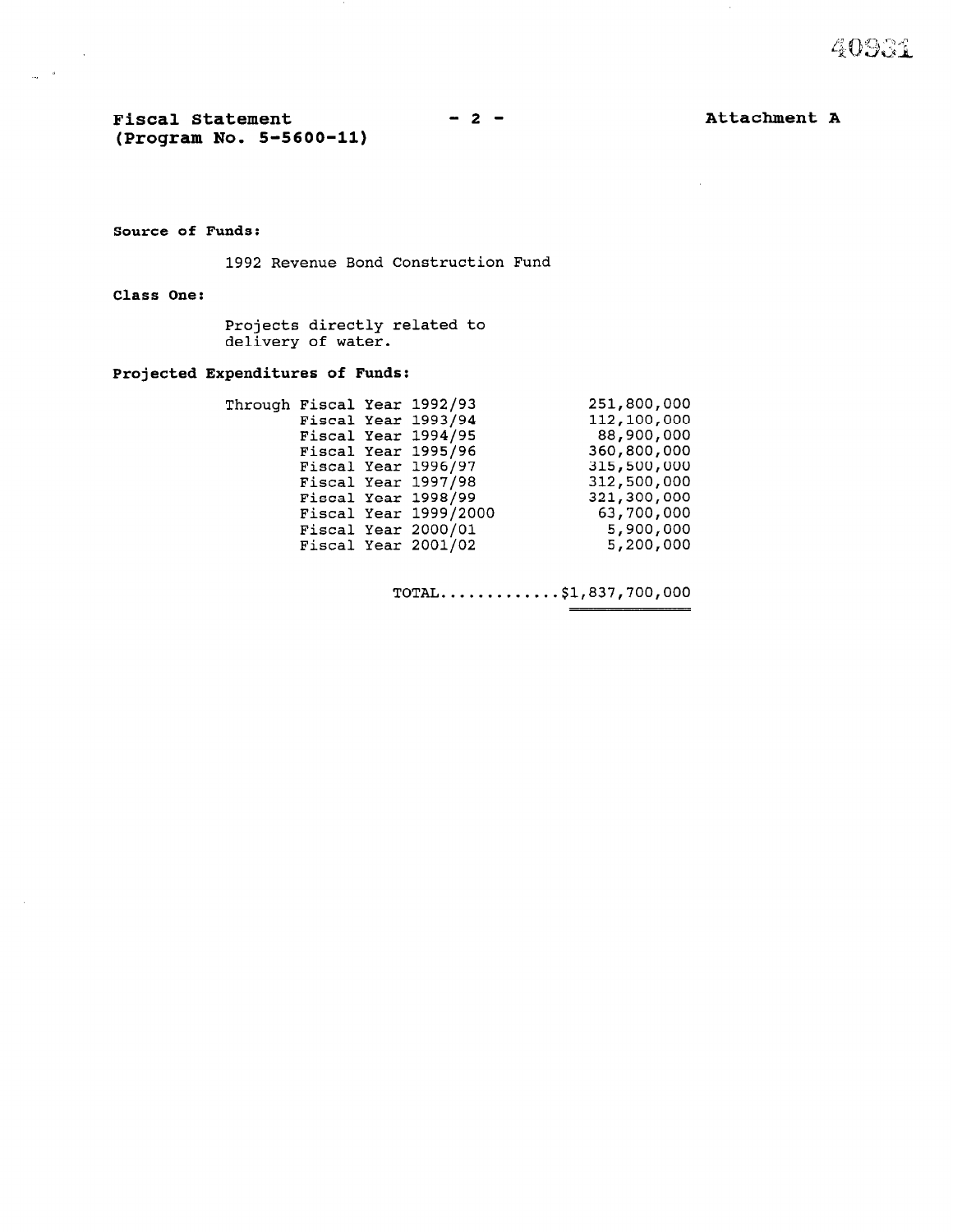## **ATTACHMENT B**

## THE METROPOLITAN WATER DISTRICT OF SOUTHERN CALIFORNIA

## Abstract of Bids Received June 2, 1994, at 2:00 p.m.

# Specifications No. 1284, as Amended

## Completion of Domenigoni Valley Reservoir **High-Water Road Project**

The work under these specifications consists of completion of sections of an existing high-water road in the Domenigoni Valley. The sections lie along mounts nous terrain and will require cutting of the mountain slope to create a road, and placement of fill to stabilize the road embankment. This work is to be completed no later than March 31, 1995.

Engineer's Estimate: \$1,103,000

| राज्य सम<br>$\sim 25\%$<br>we also as $\mathcal{I}(\mathcal{I}(\mathcal{I}))$<br>Bidder & Location | 地離<br>$\sigma_{\rm NL}^{\rm 2D}$ , and lead of $\ell$<br>Water ·<br>Truck | Motor<br>Grader | Dozer<br>Over<br>$285$ hp     | Dozer.<br>200-285<br>$\mathbf{hp}$ | Compac-<br>tor | $\mathcal{G}(\mathcal{G})\subset\mathcal{G}_{\mathcal{G}}$<br>Grade<br>Checkers | 不能的。<br>$\sim$ 000 km $^{-1}$ s $^{-1}$<br>Laborers | 化光器 网络<br>Water<br>Supply | Antonio de Sal<br>신광기<br>Total |
|----------------------------------------------------------------------------------------------------|---------------------------------------------------------------------------|-----------------|-------------------------------|------------------------------------|----------------|---------------------------------------------------------------------------------|-----------------------------------------------------|---------------------------|--------------------------------|
| Calex Engineering Co.<br>Newhall, CA                                                               | \$127,900                                                                 | \$30,300        | \$214,500                     | \$174,300                          | \$32,200       | \$88,000                                                                        | \$15,400                                            | \$10,000                  | \$692,600                      |
| Altfillisch Centractors,<br>$dba \in \mathbb{C}$<br>Corona, CA                                     | \$174,100                                                                 | \$37,500        | \$256,800                     | \$222,600                          | \$38,200       | \$93,000                                                                        | \$13,000                                            | \$5,000                   | \$840,200                      |
| Mesa Contracting<br>Corporation<br>Orange, CA                                                      | \$195,400                                                                 | \$33,800        | \$221,200                     | \$221,200                          | \$27,600       | \$102,000                                                                       | \$13,600                                            | \$28,100                  | \$842,900                      |
| Advance Constructors,<br>Div. of Zurn<br>Constructors, Inc.<br>Upland, CA                          | \$185,400                                                                 | \$31,200        | \$258,400<br>$\sim$ 100 $\pm$ | \$222,400                          | \$42,800       | \$100,000                                                                       | \$16,000                                            | \$5,000                   | \$861,200                      |

 $(over)$ 

**40931**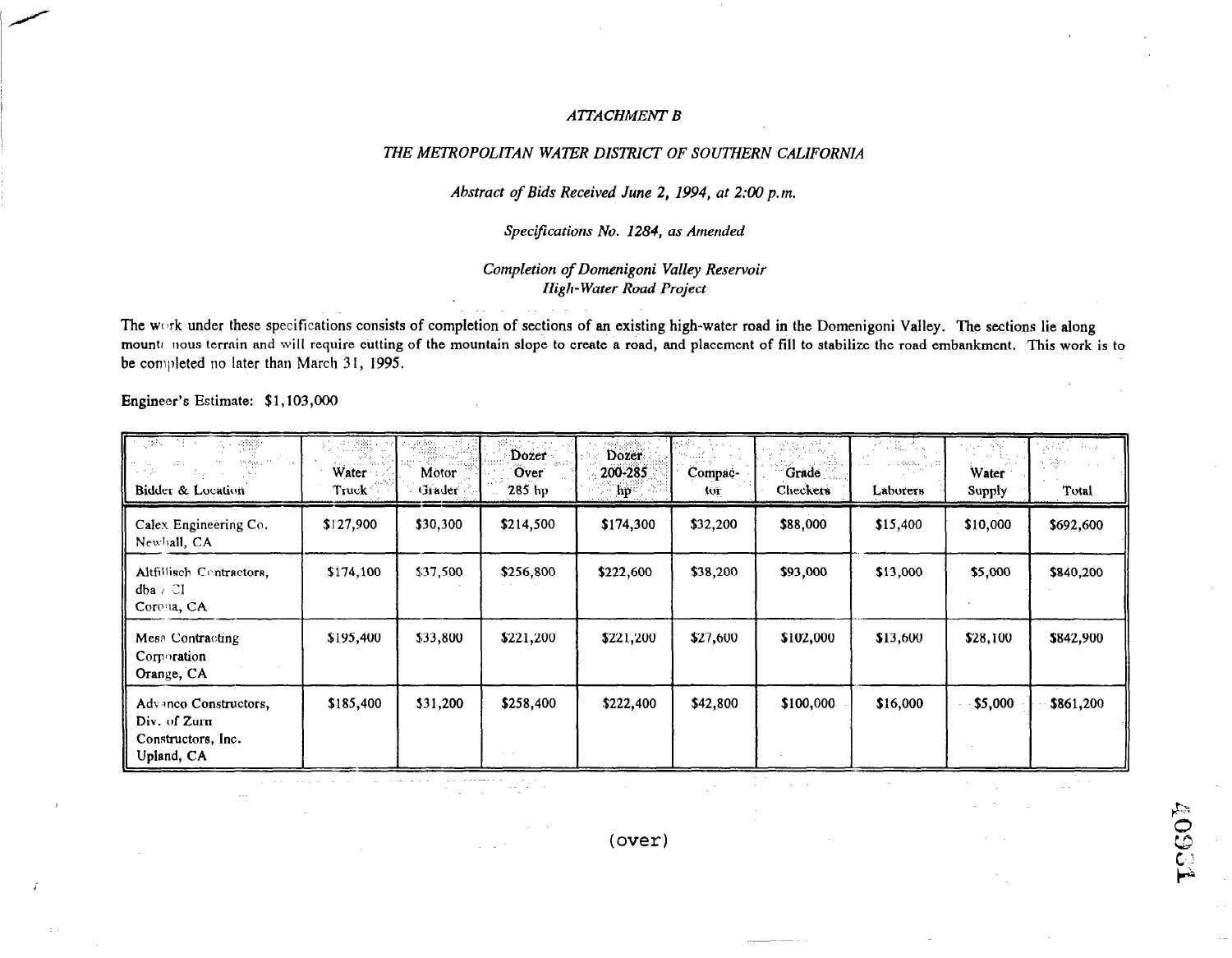| Bidder & Location                                        | Water<br>Truck | Motor<br>Grader | Dozer<br>Over<br>285 hp | Dozer<br>200-285<br>hp | Compac-<br>tor | Grade<br><b>Checkers</b> | $\frac{1}{2} \eta_{\rm c}$ .<br>Laborers | $\mathbf{r}=\mathbf{r}+\mathbf{r}$<br>Water<br>Supply | Total       |
|----------------------------------------------------------|----------------|-----------------|-------------------------|------------------------|----------------|--------------------------|------------------------------------------|-------------------------------------------------------|-------------|
| McLaughlin Engineering<br>& Mining, Inc.<br>Temecula, CA | \$195,200      | \$34,600        | \$255,340               | \$255,340              | \$27,996       | \$98,020                 | \$15,556                                 | \$31,000                                              | \$913,052   |
| Roy E. Ladd, Inc.<br>Redding, CA                         | \$205,000      | \$43,400        | \$278,400               | \$227,400              | \$37,950       | \$100,000                | \$16,400                                 | \$22,094                                              | \$930,644   |
| Buck Kemmis Equipment,<br>Inc.<br>Murrieta, CA           | \$174,620      | \$35,920        | \$306,320               | \$255,060              | \$35,520       | \$98,000                 | \$15,600                                 | \$22,960                                              | \$944,000   |
| Riverside Construction<br>Company<br>Riverside, CA       | \$162,800      | \$29,800        | \$337,800               | \$271,400              | \$34,600       | \$88,000                 | \$14,800                                 | \$5,000                                               | \$944,200   |
| Lamary & Associates,<br>Inc.<br>Cypress, CA              | \$210,200      | \$42,100        | \$291,000               | \$271,000              | \$41,000       | \$84,000                 | \$16,800                                 | \$16,192                                              | \$972,292   |
| American Contracting,<br>Inc.<br>Temecula, CA            | \$174,600      | \$36,800        | \$281,200               | \$241,000              | \$40,800       | \$100,000                | \$14,000                                 | \$97,500                                              | \$985,900   |
| Fleming Engineering, Inc.<br>Cerritos, CA                | \$191,240      | \$36,100        | \$307,300               | \$285,100              | \$34,800       | \$104,000                | \$15,600                                 | \$24,000                                              | \$988,140   |
| Vance Corporation<br>Rialto, CA                          | \$165,660      | \$34,900        | \$283,600               | \$272,400              | \$32,700       | \$94,000                 | \$14,400                                 | \$146,400                                             | \$1,044,060 |

. The matrix  $\mathcal{L}_{\mathcal{A}}$  is a simple polynomial of the space of the space  $\mathcal{L}_{\mathcal{A}}$ 

 $\sim$ 

 $\sim$ 

 $\label{eq:2.1} \frac{1}{\sqrt{2}}\int_{\mathbb{R}^3}\frac{1}{\sqrt{2}}\left(\frac{1}{\sqrt{2}}\right)^2\frac{1}{\sqrt{2}}\left(\frac{1}{\sqrt{2}}\right)^2\frac{1}{\sqrt{2}}\left(\frac{1}{\sqrt{2}}\right)^2\frac{1}{\sqrt{2}}\left(\frac{1}{\sqrt{2}}\right)^2\frac{1}{\sqrt{2}}\left(\frac{1}{\sqrt{2}}\right)^2\frac{1}{\sqrt{2}}\frac{1}{\sqrt{2}}\frac{1}{\sqrt{2}}\frac{1}{\sqrt{2}}\frac{1}{\sqrt{2}}\frac{1}{\sqrt{2}}$  $\mathcal{A}^{\mathrm{c}}$  and  $\mathcal{A}^{\mathrm{c}}$  and  $\mathcal{A}^{\mathrm{c}}$  $\mathcal{L}^{\text{max}}_{\text{max}}$  and  $\mathcal{L}^{\text{max}}_{\text{max}}$ 

 $\mathcal{O}(\mathcal{O}(2^d))$  is small as a set of the  $\mathcal{O}(\mathcal{O}(2^d))$  . The  $\mathcal{O}(\mathcal{O}(2^d))$  $\label{eq:2} \frac{1}{\sqrt{2}}\left(\frac{1}{2}\sum_{i=1}^{n} \frac{1}{2} \sum_{j=1}^{n} \frac{1}{2} \sum_{j=1}^{n} \frac{1}{2} \sum_{j=1}^{n} \frac{1}{2} \sum_{j=1}^{n} \frac{1}{2} \sum_{j=1}^{n} \frac{1}{2} \sum_{j=1}^{n} \frac{1}{2} \sum_{j=1}^{n} \frac{1}{2} \sum_{j=1}^{n} \frac{1}{2} \sum_{j=1}^{n} \frac{1}{2} \sum_{j=1}^{n} \frac{1}{2} \sum_{j=1}^{$ 

> $\sim 200$  $\sim$

 $\mathcal{L}^{\pm}$ 

 $\omega_{\rm{max}}$  and

 $\mathcal{L}^{\text{max}}_{\text{max}} = 2 + \frac{1}{2}$ 

 $\mathcal{L}^{\text{max}}_{\text{max}}$  ,  $\mathcal{L}^{\text{max}}_{\text{max}}$